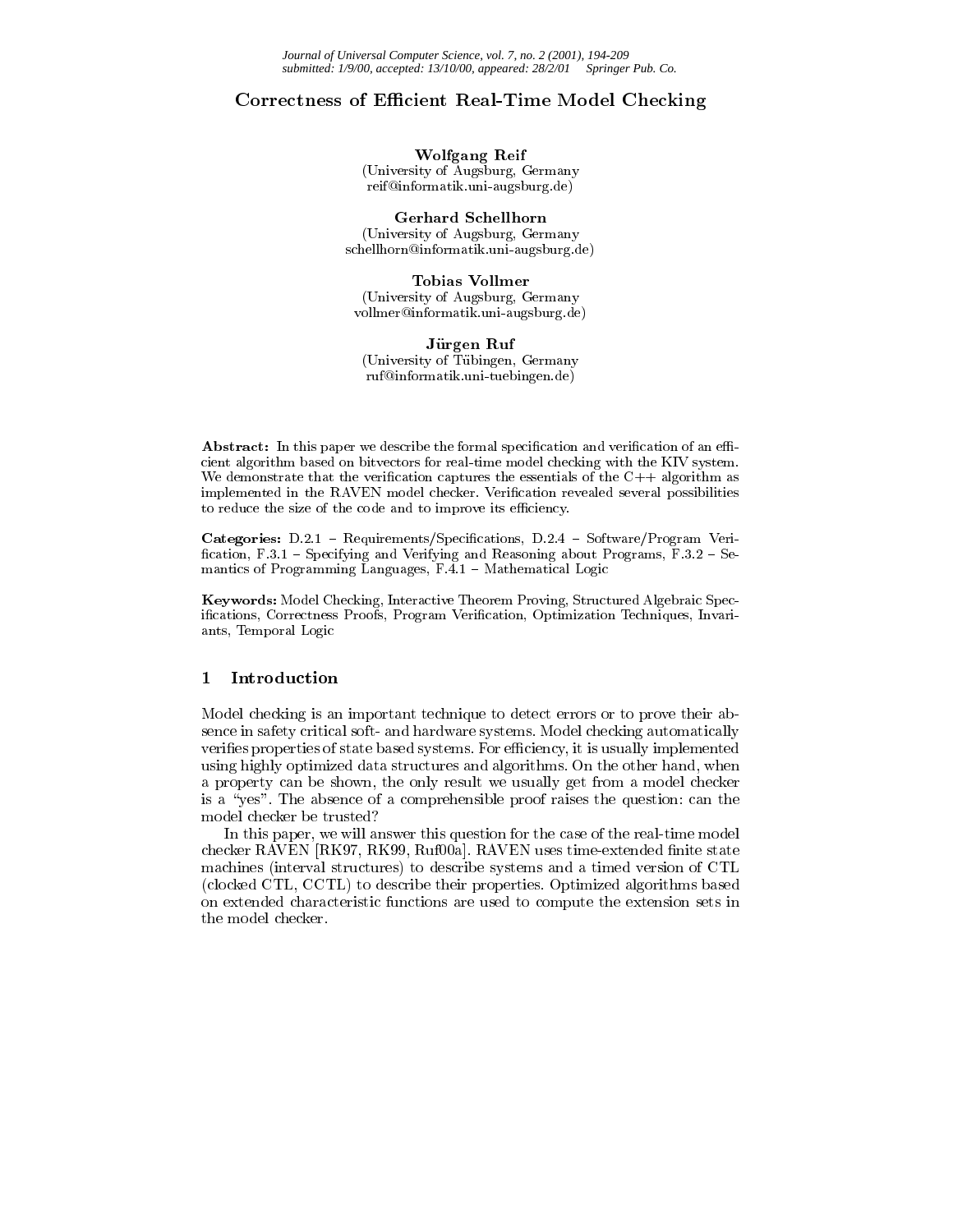Our solution consists in the application of formal methods to ensure the correctness of formal methods: We apply the interactive verification system KIV [RSSB98] to formalize and prove the algorithms of RAVEN.

To our knowledge, our case study is the first to tackle formal verification of a state-of-the-art real-time model checker. This paper is the result of the cooperation of two groups, in the context of a research programme on formal methods for engineering applications: the developer of RAVEN (last author), and the development group of KIV (remaining authors).

The verification of RAVEN in KIV consists of three parts. First, it is shown that a simple, unoptimized model checking algorithm correctly implements the semantics of CCTL. Second, the simple algorithm is optimized using so-called time-jumps, and third the optimized algorithm is implemented using bitvectors. An overview over the verification steps can be found in [RRSV00], which focuses on the modularization of the proof and the verication of the second optimization step, where some errors were found.

This paper is about the implementation correctness of the bitvector implementation. We will compare the  $C++$  code of the RAVEN implementation with the imperative programs defined in KIV, and demonstrate that the latter are suitable to capture the essentials of the former: verification revealed several possibilities to reduce size and improve the efficiency of the RAVEN implementation.

Our paper is organized as follows: Section 2 sketches interval structures, CCTL formulas, and the basic model checking algorithm informally, using an example. Section 3 defines the optimized algorithm. Both the simple and the optimized algorithm use abstract sets of natural numbers to represent time points.

The main part of the paper is Sect. 4 which gives details on the representation of sets by bitvectors and its verification in KIV. It also contains a comparison to the real C++ code. Section 5 concludes the paper.

#### 2Real-Time Model Checking

Model checking is a well established method for the automatic verication of finite state systems. It checks whether a given state transition system satisfies a given property specied as a propositional temporal logic formula.

The approach we examine is developed for timed systems and timed specifications. In this section, we give an informal introduction to the main ideas using an example. This is sufficient for the purpose of the paper. Formal definitions may be found in [RK97, RK99] and in [Ruf00b].

The structures representing real-time systems are interval structures. An interval structure is a state transition system with labeled transitions. The labels are intervals of delay times. Figure 1 shows an interval structure, which we will use as a running example. The initial states are doubly circled. States are marked with the values of propositional variables (so in state ab,  $a$  is true,  $b$  is false). Each structure has one discrete clock. This clock is reset to zero in the initial states and also if a state change is performed. Possible transitions are displayed as arrows in Fig. 1. If the actual clock value reaches some value labeled at an outgoing transition (i.e. the clock value is an element of an interval) the structure may change to the connected successor state and the clock is reset to zero. To avoid, that the described system rests infinitely long in a state, a state must be left, when the maximal delay time of an outgoing transition is reached. Otherwise,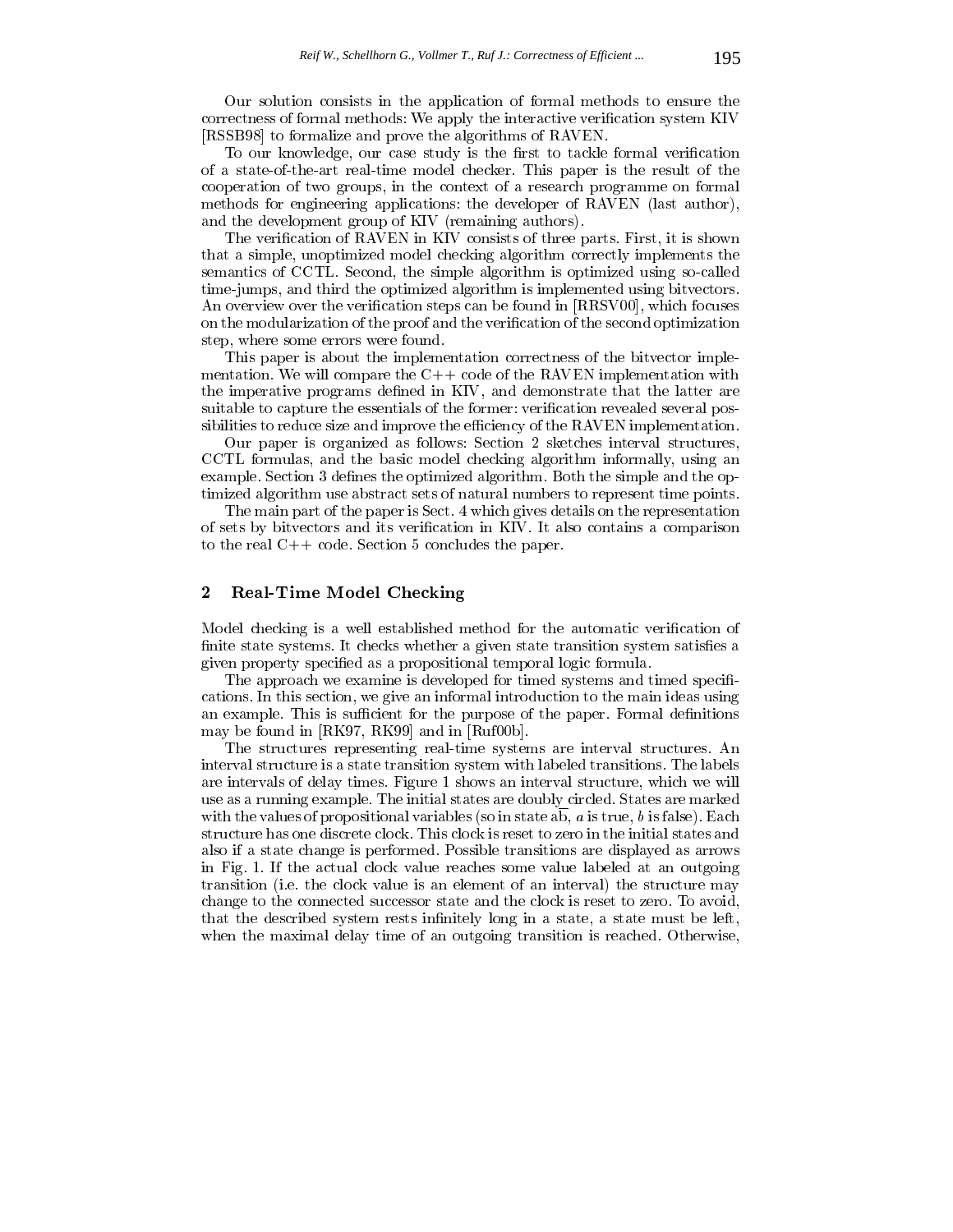

Figure 1: Interval structure

the system may choose indeterministically between the possible delay times of an outgoing transition as well as between possible successor states.

To explain the model checking algorithms, we introduce congurations of interval structures. A conguration is a pair of a state and a clock value. For configurations there exist two different kinds of successor configurations, local and global successors.

- ${\bf -}$  The local successor configuration stays in the same state, i.e. the clock has to be increased:  $(s, n) \rightarrow (s, n + 1)$  if  $n + 1$  is not the maximal delay time of the state s.
- ${\bf -}$  A global successor is one of the connected states together with a zero time:  $(s, n) \rightarrow (t, 0)$  if there exists a transition between s and t and the transition is labelled with the delay time  $n + 1$ .

A configuration c is a local (global) predecessor of configuration c, in c is a local (global) successor of c.

The properties which have to be checked over a given interval structure are formulated in CCTL, an extension of CTL [CES83] with quantitative timed operators. In addition to the usual operators of CTL like  $EF \varphi$  (there is a path on which eventually  $\varphi$  holds) CCTL also has time-bounded operators  $EF_n \varphi$ (there is a path such that within n steps  $\varphi$  holds). For the full set of operators and their formal semantics see [RK99]. We consider an example where only  $E_{\bm{F} \bm{n}} \varphi$  and  $E_{\bm{\lambda}} \varphi$  (there is a step after which  $\varphi$  holds) are used. The example property with respect to Fig. 1 is  $Er_3(a \wedge b)$ . Its meaning is  $\top$  here is a path such that within 3 steps a state is reached for which  $a \wedge b$  holds". The property holds for an interval structure if it holds in all initial states.

The basic idea of model checking is a recursive computation of extension sets. For a formula  $\varphi$ , the extension set  $ext(\varphi)$  is computed as the set of configurations satisfying the formula, i.e.

 $ext(\varphi) := \{ (s, n) \mid \text{the configuration } (s, n) \text{ satisfies the formula } \varphi \}.$ 

The algorithm starts in the leaves of the syntax tree of the formula and finally determines the extension set for the complete property. Finally the model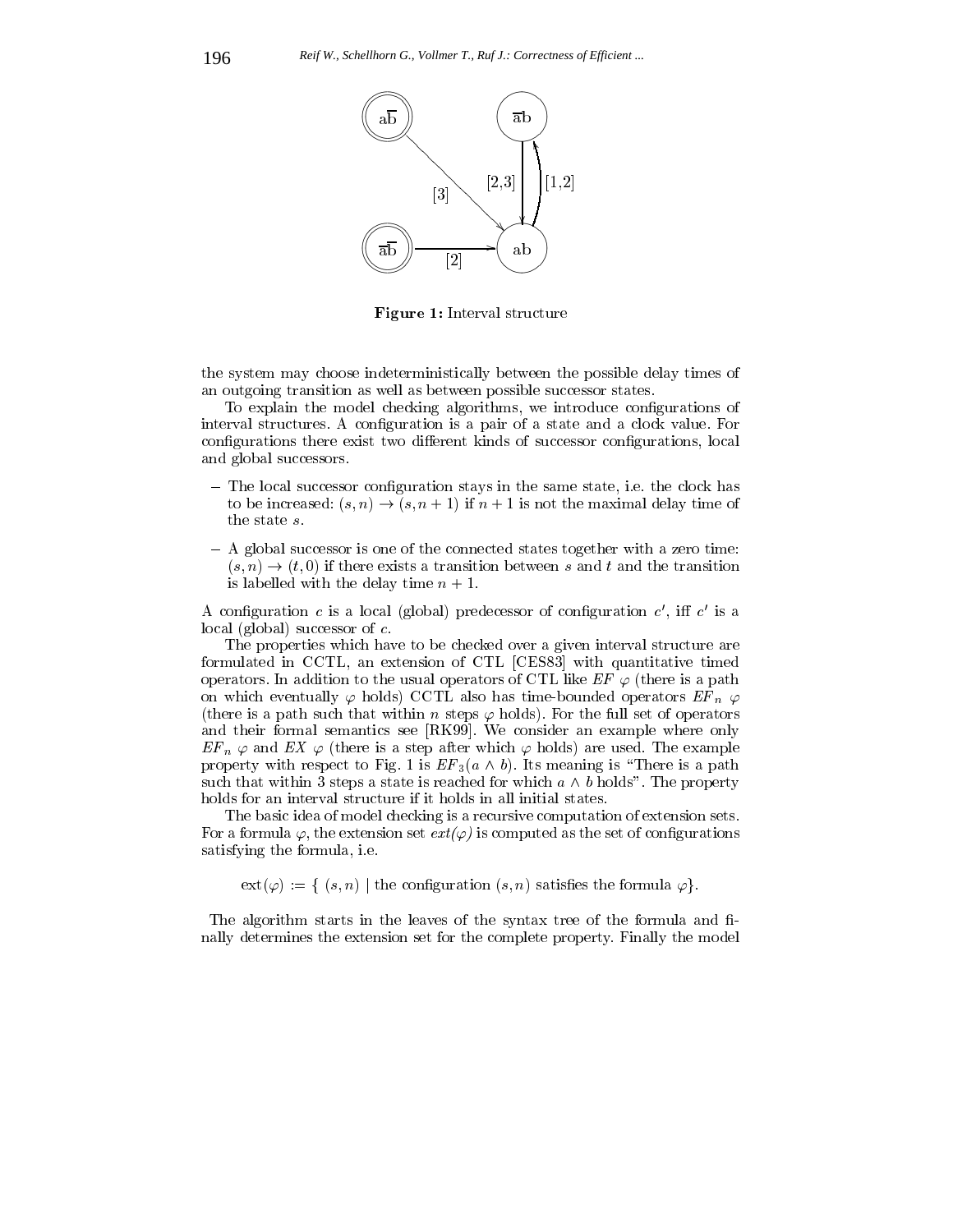checking algorithm tests whether the initial states are contained in the extension set for the full formula or not, i.e. whether the structure is a model of the specification or not.

The computation of extension sets is simple for atomic propositions: collect all configurations with a state labeled with the proposition. In our example:

$$
ext(a) = \{(ab,0), (ab,1), (ab,2), (ab,0), (ab,1)\}
$$

$$
ext(b) = \{(\overline{a}b,0), (\overline{a}b,1), (\overline{a}b,2), (ab,0), (ab,1)\}.
$$

The extension set of propositional operations can be computed by applying the corresponding set operations to the arguments, e.g. the conjunction is realized by intersection, the negation is computed by the complement set with respect to the full set of configurations. Applied to our model checking example we obtain:

$$
ext(a \wedge b) = ext(a) \cap ext(b) = \{(ab,0),(ab,1)\}
$$

The temporal operators may be defined recursively (for  $n = \infty$  the recursion is unfolded until it becomes stable and computes the least fixpoint). For instance, the EF-operator is formally defined through

$$
EF_n(\varphi) = \varphi \lor EX(EF_{n-1}(\varphi))
$$
\n(1)

This shows that the temporal operators may be unrolled by using the EXoperator. Therefore, the computation of extension sets for the EX-operator is very important. The extension set  $ext(EX(\varphi))$  contains all predecessor configurations of those in  $ext(\varphi)$ . We can define a function  $EX(C,T)$  which performs n predecessor computations for a given set  $C := ext(\varphi)$  and the transition relation T . The predecessor conguration computation for our example is shown in the following equation:

$$
EX(\text{ext}(a \wedge b), T) = \{(\overline{ab}, 1), (\overline{ab}, 1), (\overline{ab}, 2), (a\overline{b}, 2), (ab, 0)\}
$$
  
predecessors of (ab,0) and (ab,1)

Then a call  $LF (C, n, I)$  to the program in Fig. 2 computes  $ext (EF n \varphi)$  when given  $C := ext(\varphi)$ . The program implements the tail recursion of formula (1) by a while loop. The implementation of the other temporal operators is similar. Putting things together we have in the example

- $EF(\text{ext}(a \wedge b),1,T) = \text{ext}(a \wedge b) \cup EX(\text{ext}(a \wedge b),T)$  $= \{(\text{ab},0),(\text{ab},1),(\overline{\text{ab}},1),(\overline{\text{ab}},1),(\overline{\text{ab}},2),(\text{ab},2)\}$  $EX(EF(\text{ext}(a \wedge b),1,T),T)$  $= \{ (ab,0),(\overline{ab},0),(\overline{ab},1),(\overline{ab},0),(\overline{ab},1),(\overline{ab},2),(\overline{ab},1),(\overline{ab},2) \}$  $EF(\text{ext}(a \wedge b),2,T) = \text{ext}(a \wedge b) \cup EX(EF(\text{ext}(a \wedge b),1,T),T)$
- $= \{ (ab,0), (ab,1), (\overline{ab},0), (\overline{ab},1), (\overline{ab},0), (\overline{ab},1), (\overline{ab},2), (\overline{ab},1), (\overline{ab},2) \}$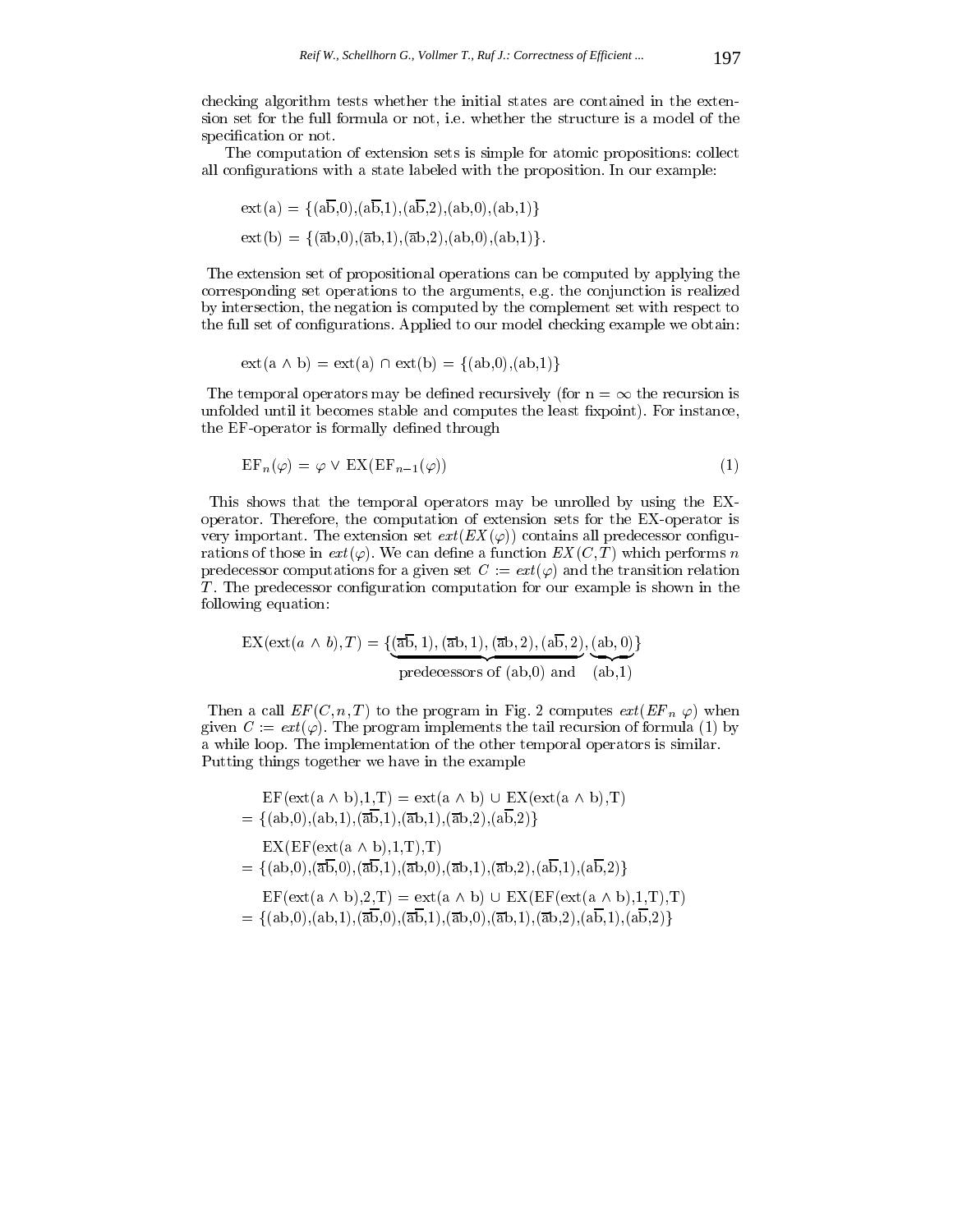```
confset EF(confset C, natinfty n, transrel T)
begin
  confset old := \emptyset, R := C;
  while n > 0 \land old \neq R do
  begin
     old := R;R := C \cup EX(R,T);n := n - 1;return R;
end
```
Figure 2: The basic EF-algorithm

and obtain

$$
ext(EF_3(a \wedge b)) = EF(\text{ext}(a \wedge b), 3, T)
$$
  
= {(ab,0), (ab,1),( $\overline{ab}, 0$ ),( $\overline{ab}, 1$ ),( $\overline{ab}, 0$ ),( $\overline{ab}, 1$ ),( $\overline{ab}, 2$ ),( $\overline{ab}, 0$ ),( $\overline{ab}, 1$ ),( $\overline{ab}, 2$ )}

as initial result.  $ext{ext}(\mathbf{E} \mathbf{r} | \mathbf{s} (a \wedge b))$  is (by accident) the full set of all possible configurations, and since the initial states  $(\overline{a}b, 0)$  and  $(\overline{a}\overline{b}, 0)$  are contained in it, the property  $Er_3(a \wedge b)$  holds in our example.

For efficiency the implementation of the model checking algorithms uses MTBDDs to represent configuration sets. For instance, the set  $\{(ab, 0), (ab, 1)\}$ is represented as shown in Fig. 3 in the dashed box on the left.

The transition relation  $T$  of the interval-structure in Fig. 1 can be represented as the cascaded BDD of Fig. 3 that gives the predecessor configurations for every configuration  $(s, 0)$ . Please note, that the clock values contained in the leaves correspond to the values attached to the transitions, each decremented by one.

In [RRSV00] we have verified that the basic model checking algorithm correctly implements the semantics of CCTL formulas.

### 3Time Prediction

If we analyze the computation of predecessor states in the function  $EX$  we find two cases: For a configuration  $(s,0)$  global predecessors must be computed by looking at the transition relation, since only a state-changing transition resets the clock to zero. On the other hand, a configuration  $(s, n)$  with  $n \neq 0$  has only one local predecessor  $(s, n - 1)$ . Of course computing it is much cheaper than computing global predecessors. We also observe, that the global predecessors computed by the calls to  $EX$  in Fig. 2 often do not change between iterations of the while loop. As an example the first two calls to EX with  $ext(a \wedge b)$  and EF (ext (a  $\wedge$  b), T ) both compute global predecessors for the same set  $\{(\text{a}b,0)\}\$  of congurations. Therefore, we use a technique called time prediction to overcome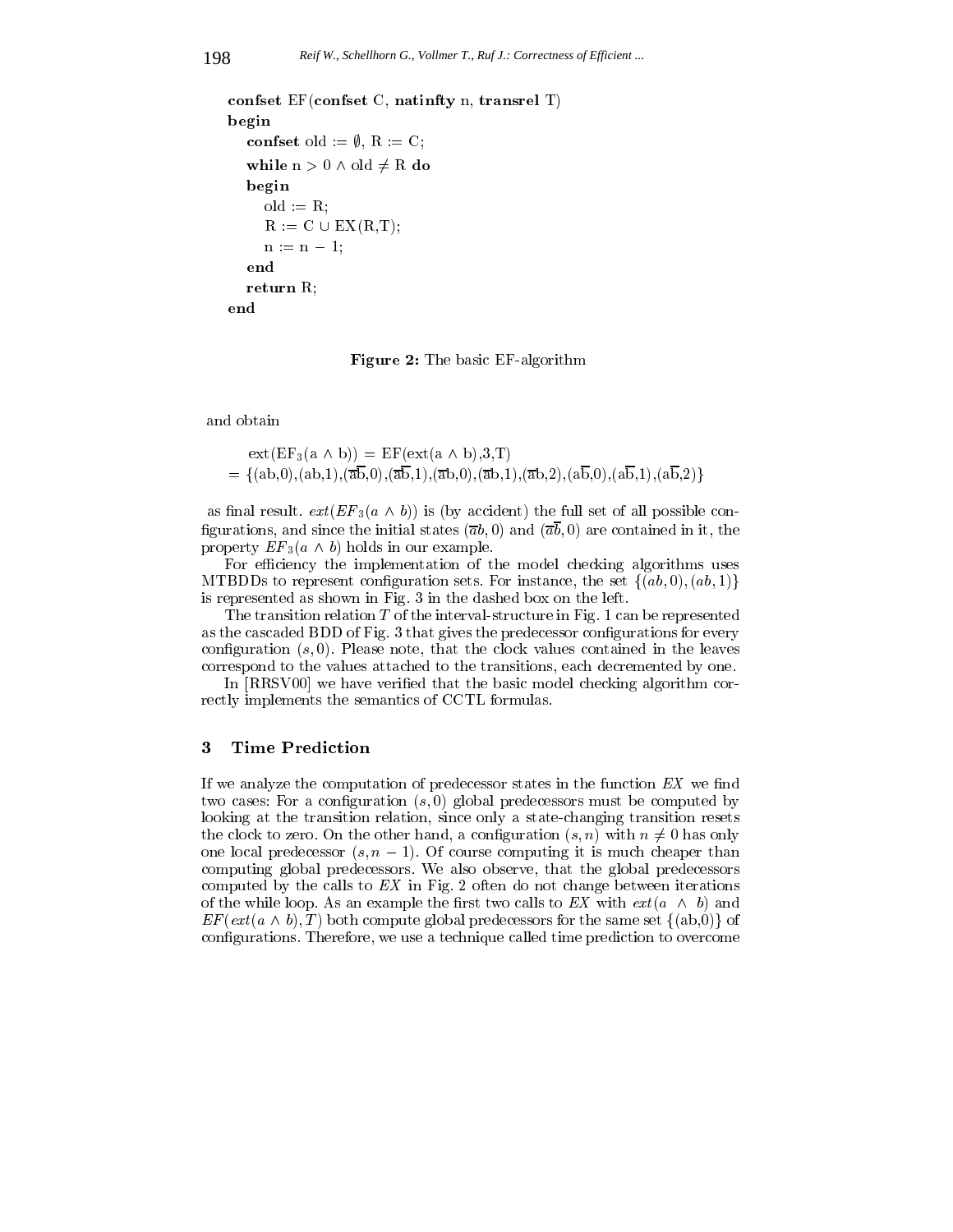

Figure 3: BDD representation of the transition relation

the single step iteration and to avoid unnecessary global predecessor computations [RK97, RK98]. The idea is to define a time prediction function that predicts how many steps the global predecessors remain unchanged. This time prediction operation for EF (other operators work similarly, but need a different prediction function) can be computed locally, i.e. for each state separately by a function *local-predict-EF* defined below. The minimum  $p$  of the computed prediction times is the time span which can elapse without any change in the set of the global predecessors. In our example the first time prediction is  $p = 2$ , and one computation of global predecessors is saved. Arguments of local-predict-EF are the sets of clock values  $c \subseteq \mathbb{N}_0$  and  $g \subseteq \mathbb{N}_0$  which contain the last interim result of the computation and the results of the last computation of global predecessors.

$$
local-predict-EF(c,g) := \begin{cases} v & \text{if } v = \min(c,g-1) \land v > 0 \\ \infty & \text{otherwise} \end{cases}
$$
 (2)

The set operation  $g - 1$  decrements all members of g by one.

After the prediction the fixpoint iteration of the temporal operators may be performed  $p$  times. Analogous to the above, the computation of  $p$  iterations with the same set <sup>G</sup> of global predecessors can be broken down to applications of a function  $local$ - $EF$  on every state which is recursively defined as

$$
local-EF(c,g,p) = \begin{cases} c & \text{if } p = 0\\ local-EF(c,g,p-1) \cup local-EF(c,g,p-1) - 1 \cup g \end{cases}
$$
 (3)

Putting together the above definitions and considerations, we obtain the optimized algorithm shown in Fig. 4. The notation  $C(s)$  used in the program interprets a set of congurations as an extended characteristic function from states to sets of natural numbers, i.e.  $C(s)$  abbreviates  $\{n : (s,n) \in C\}$ . Functions local-EF and *local-predict-EF* from equations 2 and 3 are called with  $c := C(s)$  and  $g :=$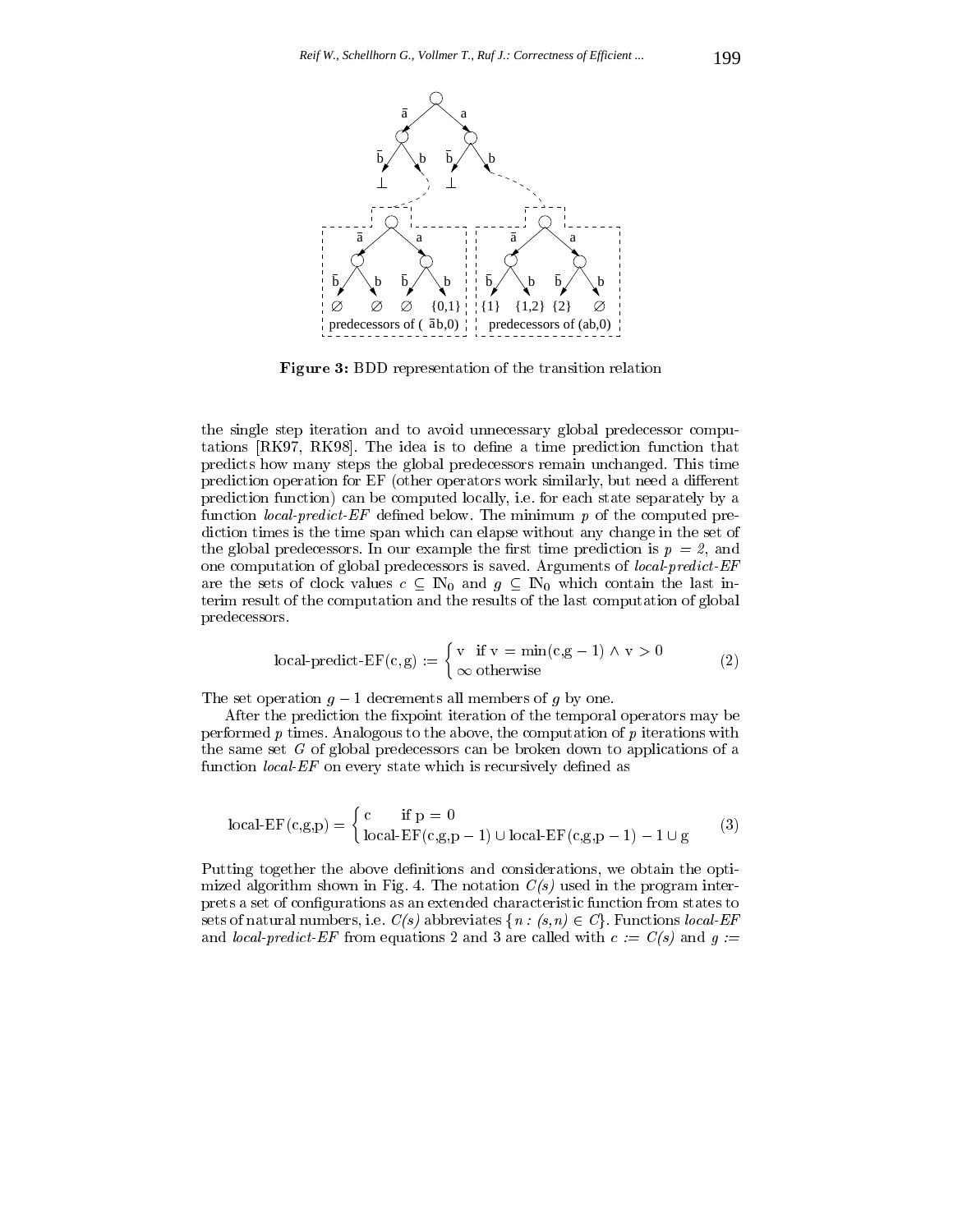```
confset EF(confset C, natinfty n, transrel T)
begin
  confset old := \emptyset, R := C, G := \emptyset;
  natinfty p;
   while n > 0 \wedge old \neq R do
  begin
     old := R;G := \text{global-pre}(R,T);p := min_{s \in S} local-predict-EF(C(s), G(s));if p > n then p := n;
      R := U_{s \in S} local-EF(C(s),G(s),p);
     n := n - p;return R;
end
```
Figure 4: The optimized EF-algorithm

G(s) for every state s. Correctness of the optimization was proven for all temporal operators with KIV. [RRSV00] gives a detailed account on the theorems which were necessary for the proof.

#### 4Time Jumps using Bitvectors

In the previous sections we first introduced a basic model checking algorithm computing on sets of configurations represented by MTBDDs. Then we sketched an optimization called time prediction. The optimized algorithm for each temporal logic operator uses two functions working on leaves of the MTBDDs (i.e. sets of natural numbers). We gave explicit definitions of the two resulting functions local-EF and local-predict-EF for the temporal operator EF. More details on the optimization, and on the verification, that both algorithms correctly reflect the semantics of the underlying logic CCTL, can be found in [RRSV00].

In this paper, we now give details on the verification of an efficient implementation of these functions based on bitvectors. The implementation will consist of two steps, and as in the previous section, we will give details for the EF operator.

The first step, called "time jumping", optimizes the definition of the evaluation function (here  $local$ - $EF$ ). Its definition and correctness proof are discussed in the first subsection. The second step implements the optimized definition of *local-EF* and the definition of *local-predict-EF*. It is defined in Sect. 4.3, using the specification of bitvectors as given in Sect. 4.2. Verification, using proof obligations is discussed in Sect. 4.4 and Sect. 4.5 gives some statistics on the correctness proofs. Finally Sect. 4.6 compares the imperative code verified with the actual C++ code used in RAVEN.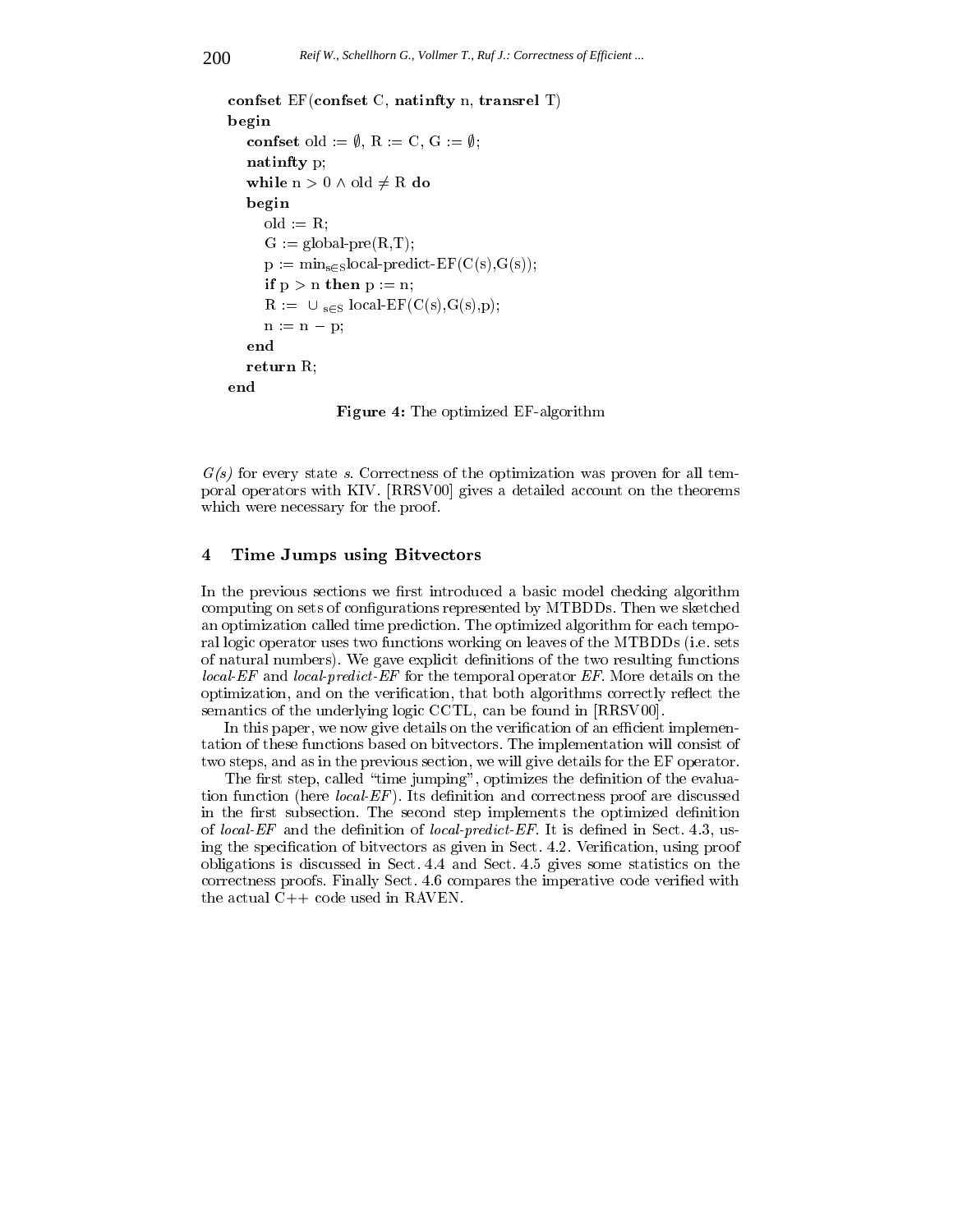## 4.1 Time Jumping

The main idea of time jumping [Ruf00b] is to replace the recursive denition of local-EF by a single complex operation. Fig. 5 shows sample input sets  $c = \{2, 17\}$  and  $g = \{7, 20\}$  (first two lines of the picture) as well as the corresponding results of *local-EF*  $(c, g, m)$  after up to 7 iterations (i.e.  $m \in [1, 7]$ ). Each row in the picture represents a set of natural numbers. If the nth box is shaded, the clock value  $n$  is contained in the set.



Figure 5: Results of computation of local-EF

A closer look shows that the result after <sup>n</sup> iterations can be computed without performing intermediate steps. We may draw triangles starting at the inputs and take the nth row of the resulting picture as result of the computation. If we convert the picture into a formula, we get the following theorem:

**Theorem 1.** The recursive definition (3) of local-EF is equivalent to the following, nonrecursive definition:

$$
v \in local-EF(c,g,p)
$$
  
=  $\exists v_0 \in c \cap [v, ..., v + p]$   

$$
\forall \exists v_0 \in g \cap [v, ..., v + p - 1] \land p \neq 0
$$
 (4)

The formal proof of each equivalence using KIV is straightforward and can be done within a single day. For *local-EF* it requires about 400 proof steps, over half of them being automatic. About two third of the proof effort lies in proving the case  $m = \infty$ , where the upper bound  $v + m$  of definition (4) collapses suitable lemmas are needed to show that the results of (4) are also contained in the recursive definition  $(3)$  of *local-EF*.

The rest of the proofs are typical proofs over sets of natural numbers. Since sets and natural numbers are contained in the KIV library, a large number of simplier rules (about 250) were already available to automate the proofs. About 30 rules had to be added to automate proofs for naturals extended by an  $\infty$ -element. Proofs then were nearly fully automatic. Full automation could be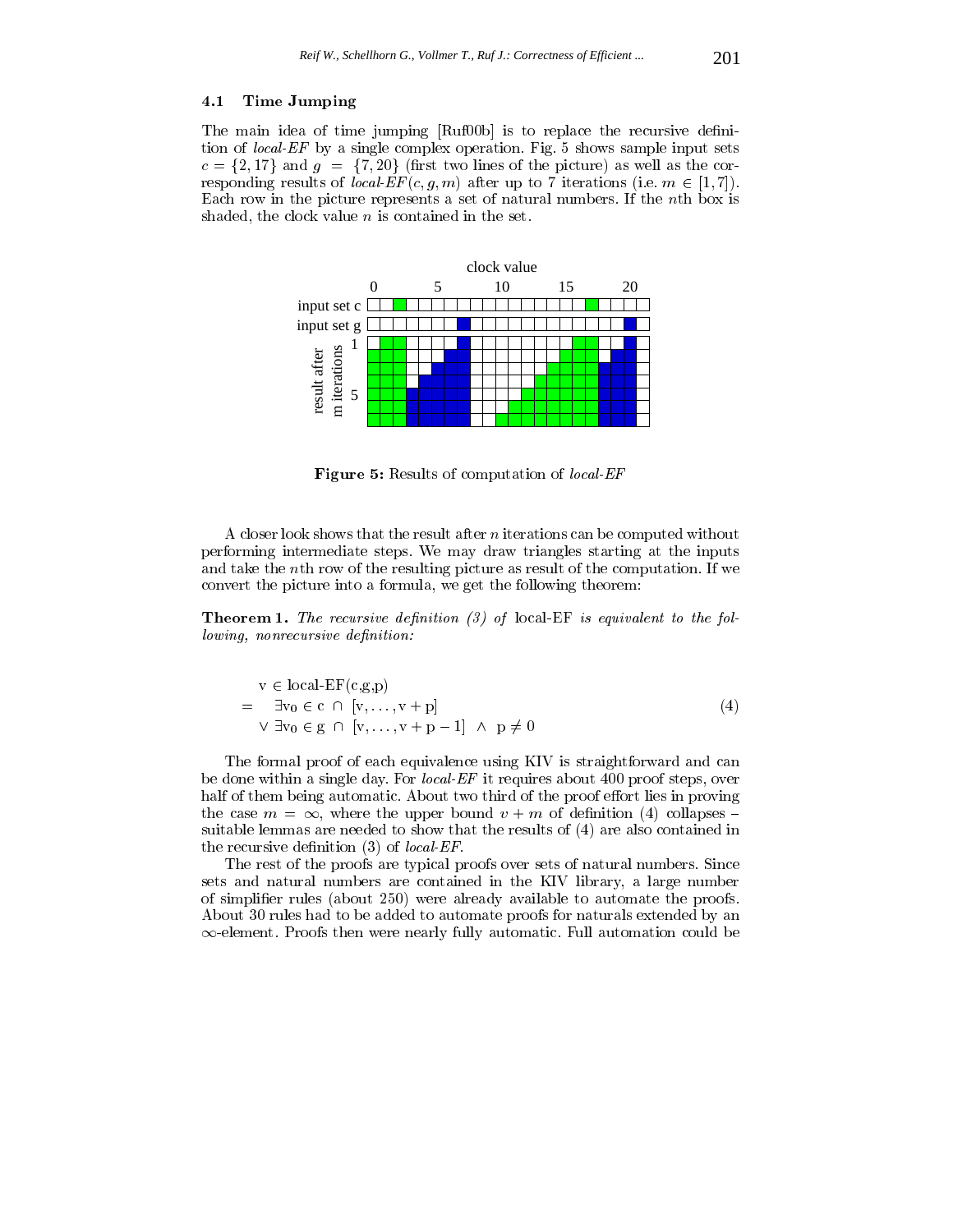achieved (saving some hours of work) for these proofs by implementing a suitable decision procedure.

Using the new definition of *local-EF*, it is now much simpler to derive a bitvector based implementation than by using the recursive definition. Also, proving correctness of the implementation is eased signicantly by the use of the nonrecursive definition. Before discussing the implementation and its verification in detail, we will first introduce the specification of bitvectors.

# 4.2 Specication of Bitvectors

Since the leaves of the MTBDDs representing sets of configurations are just finite sets of natural numbers, bitvectors can be used to represent these sets. A bitvector has a one at position i, iff the set represented contains the clock value i. Using a bitvector representation bears the advantage, that most of the set operations can be performed very efficiently using hardware machine instructions.

In order to verify algorithms working on bitvectors, we first have to give formal definitions of bitvectors and their associated operations. Arbitrary length bitvectors are defined in KIV using a data type:

bitvector =  $0 \mid 1 \mid$ . .0 (pop : bitvector) | . .1 (pop : bitvector) size function  $# :$  bitvector  $\rightarrow$  nat

The formula states that a bitvector can be constructed starting with a single 0 or 1 by appending further zeros and ones at the end (operations .0 and .1, written postfix). KIV automatically generates the proper axioms for this data type definition, the length function  $#$  and the selector function pop which removes the least significant bit of the bitvector. An alternative to the definition of a new data type would have been to use lists of boolean values. Proofs would not have been very similar, except that an additional case, the empty bitvector would have to be considered. Since the original  $C++$  code uses arrays to implement bitvectors (see Sect. 4.6), and there is no vector of zero length in  $C++$ , we preferred the definition of a new datatype over using lists of bits.

Based on this datatype, bit vector operations & (bitwise AND),  $\mid$  (OR),  $\oplus$  $(XOR)$ ,  $\ll$  (shift left) and  $\gg$  (shift right) can be specified. In addition, a selection function  $\lceil \cdot \rceil$  for the *n*th bit of a bitvector is defined.  $x[0]$  denotes the least signicant bit. To guarantee a minimal representation of sets and therefore space efficiency of the implementation, a restriction predicate  $r$  is defined which expresses that bitvectors contain (with the exception of the bitvector 0) no leading zeros. Later we will verify, that all operations (including *local-EF*) keep up this restriction, thereby minimizing the complexity of bit operations. Exemplarily, Fig. 6 shows the axioms for the restriction predicate  $r$ , the bitvector operations  $\ll$  and  $\propto$  as well as the bit-selection function [].

In the case of  $\ll$  and  $\&$ , the definition has to be split into several axioms in order to prevent the operation from introducing leading zeros. The other bitvector operations are defined similarly.

 $\lceil \alpha \rceil$   $\beta$  :  $\gamma$  denotes  $\beta$  if  $\alpha$  is true and  $\gamma$  otherwise. This corresponds to the semantics of the conditional operator in  $C_{++}$ .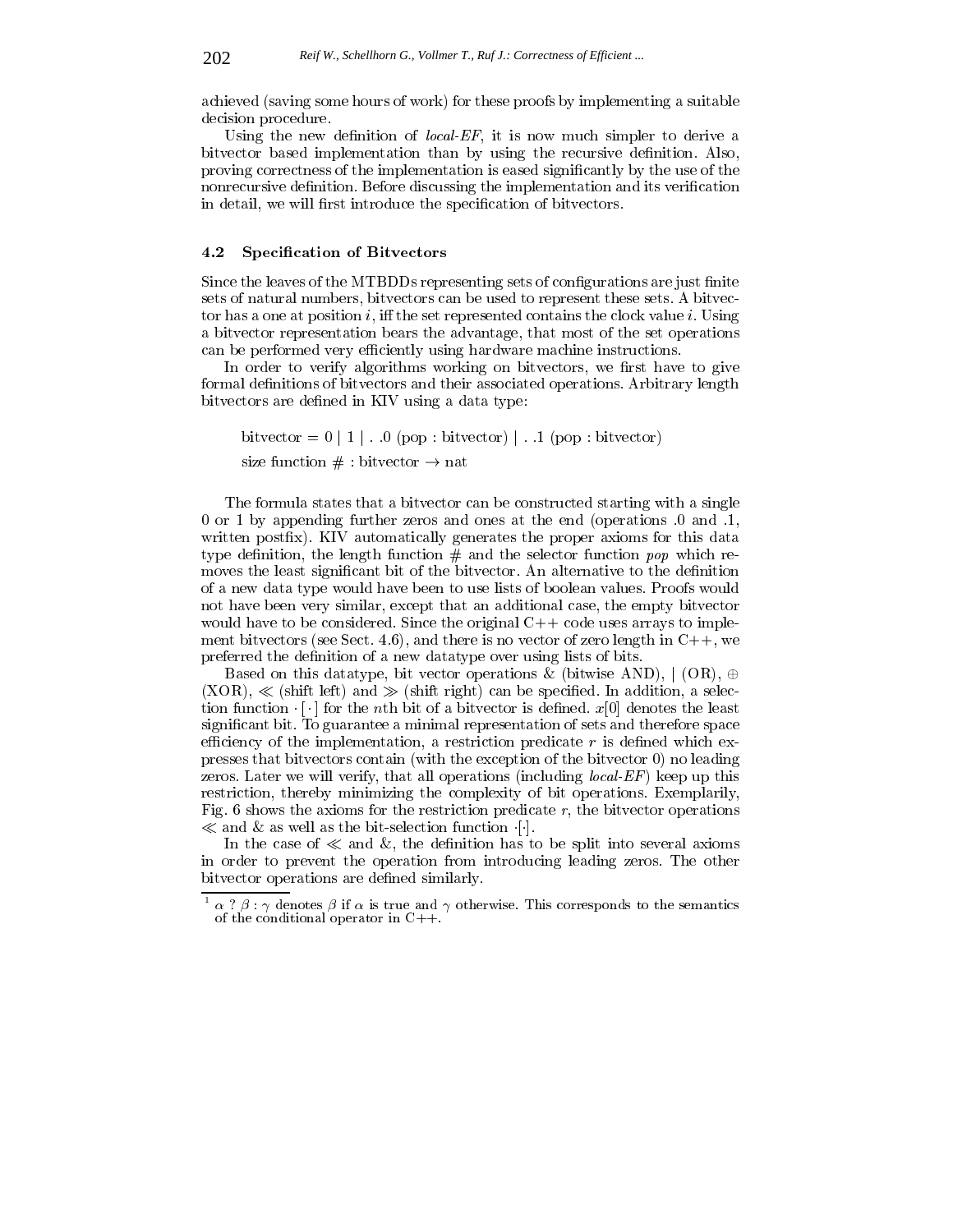| $r(x) \leftrightarrow x = 0 \vee r_h(x)$ | $r_h(x) \leftrightarrow x = 1 \vee x \neq 0 \wedge r_h(pop(x))$  |
|------------------------------------------|------------------------------------------------------------------|
| $x \ll 0 = x$                            | $x \neq 0 \rightarrow x \ll n + 1 = (x \ll n)$ .0                |
| $x = 0 \rightarrow x \ll n + 1 = 0$      | $x[n] = (x \& (1 \ll n) = 0 ? 0 : 1)^{1}$                        |
| $1 \& y = \text{lsb}(y)$                 | $x \cdot 0 \& y \cdot 0 = ((x \& y) = 0 ? 0 : (x \& y) \cdot 0)$ |
| $x \& 0 = 0$                             | x .1 & y .0 = $((x & y) = 0 ? 0 : (x & y) = 0)$                  |
| $x \& 1 = \text{lsb}(x)$                 | $x .0 \& y .1 = ((x \& y) = 0 ? 0 : (x \& y).0)$                 |
| $0 \& y = 0$                             | x .1 & y .1 = $((x & y) = 0 ? 1 : (x & y) .1)$                   |

Figure 6: Axioms for bitvector operations

In order to gain automation in proofs concerned with bitvectors, we also had to add and prove some 120 simplifier rules which are automatically applied by the KIV system to solve goals concerned with bitvectors automatically. A typical simplifier rule used for conditional rewriting looks like

 $r(x) \wedge x \neq 0 \rightarrow x[\#(x)] = 1$ 

It states that every bitvector (with the exception of the bitvector 0) free of leading zeros (the term  $r(x)$ ) has a one at its top position. Simplifier rules were defined and proved as needed. Almost all simplifier rules had very easy proofs, the total effort to prove them was only a few hours.

### 4.3 Implementation of Time Jumps using Bitvectors

Fig. 7 shows the implementation of both, the time-jump function local-EF and the time prediction function *local-predict-EF* which were taken from the RAVEN C++ source-code.

The idea of the implementation of *local-EF* (left part of Fig. 7) is to traverse both input bitvectors starting at the most significant bit. After examining the *i*th bit of the inputs, the ith bit of the result is computed: A look at the nonrecursive definition of *local-EF* shows, that if a one in the bitvector  $g$  is encountered, the next n bits have to be set. The variable *state* memorizes the number of ones that remain to be set. In each step a one is output, iff  $state \geq 1$  holds.

The time-prediction (right part of Fig. 7) algorithm works similarly. In order to compute the term  $min(c, g + 1)$  contained in the formal definition of local-predict-EF , the inputs <sup>c</sup> and <sup>g</sup> are traversed starting at the least signicant bit. When the first "one" is encountered, its position (or the position  $+1$  in the case of  $g$ ) is returned. Two special cases have to be handled by extra conditionals in the implementation of Fig. 7: The case of both sets being empty would cause nontermination of the **while-loop** and the case of  $c[0] = 1$  where the predicted value is  $\infty$ .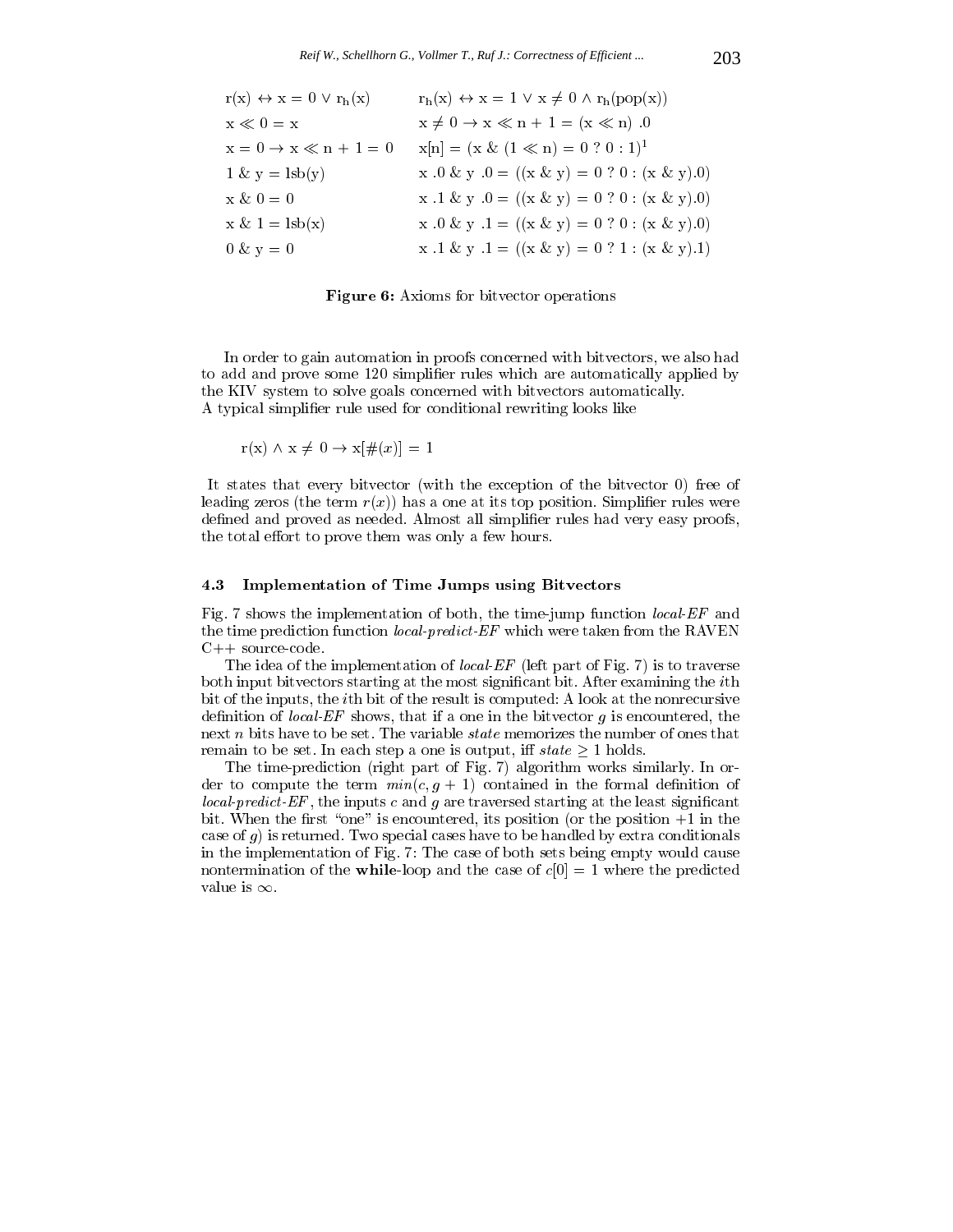```
bitvec local-EF(bitvec c, g, nat n)
                                         nat local-predict-EF(bitvec c, g)
begin
                                         begin
  nat m := 0, state := 0,
                                           nat n := 0;
       pos := max(\#(c), \#(g)) +1;if c=0 \wedge g=0 then n := \infty;bitvec r := 0;
                                            else if c[0] = 1 then n := \infty;
  if n = \infty then m := pos;
                                            else
  else m := n;
                                            begin
  while pos \neq 0 do
                                              nat pos = 0;
  begin
                                              while n=0 do
     pos := pos - 1;begin
     if g[pos] = 1 then state := m;
                                                 if c[pos] = 1 then n := pos;
     if c[pos] = 1 then state := m +1;
                                                 else if g[pos] = 1 then
     if state > 1 then
                                                        n := pos + 1;begin
                                                 pos := pos + 1;r := (1 \ll \text{pos}) | r;end
        state := state -1;
                                            endend
                                            return n;
  end
                                         end
  return r;
end
```
Figure 7: Implementation of time-jumps and time-prediction functions

#### Verification  $4.4$

To prove correctness of both implementations, the KIV concept of program re nements was used. The basic idea of this concept is to prove that an axiomatic definition (like the one of *local-EF*) may be replaced by a program, which has the same functionality. In our case, all set operations as well as the functions local-EF and local-predict-EF have to be implemented using bitvectors and natural numbers only.

KIV automatically generates the appropriate proof obligations: We have to show termination of all programs, that the restriction is kept invariant and that the implementations satisfy the axiomatic definitions of the functions  $local$ - $EF$ and *local-predict-EF.* A general theorem [Rei92] assures that correctness of these proof obligations implies:

Theorem 2. For the temporal operator EF, the algorithms given in Fig. 7 are a correct bitvector implementation of the operations local-EF and local-predict-EF as defined in  $(4)$  and  $(2)$ . The implementations for the other temporal operators given in [Vol00] are correct too.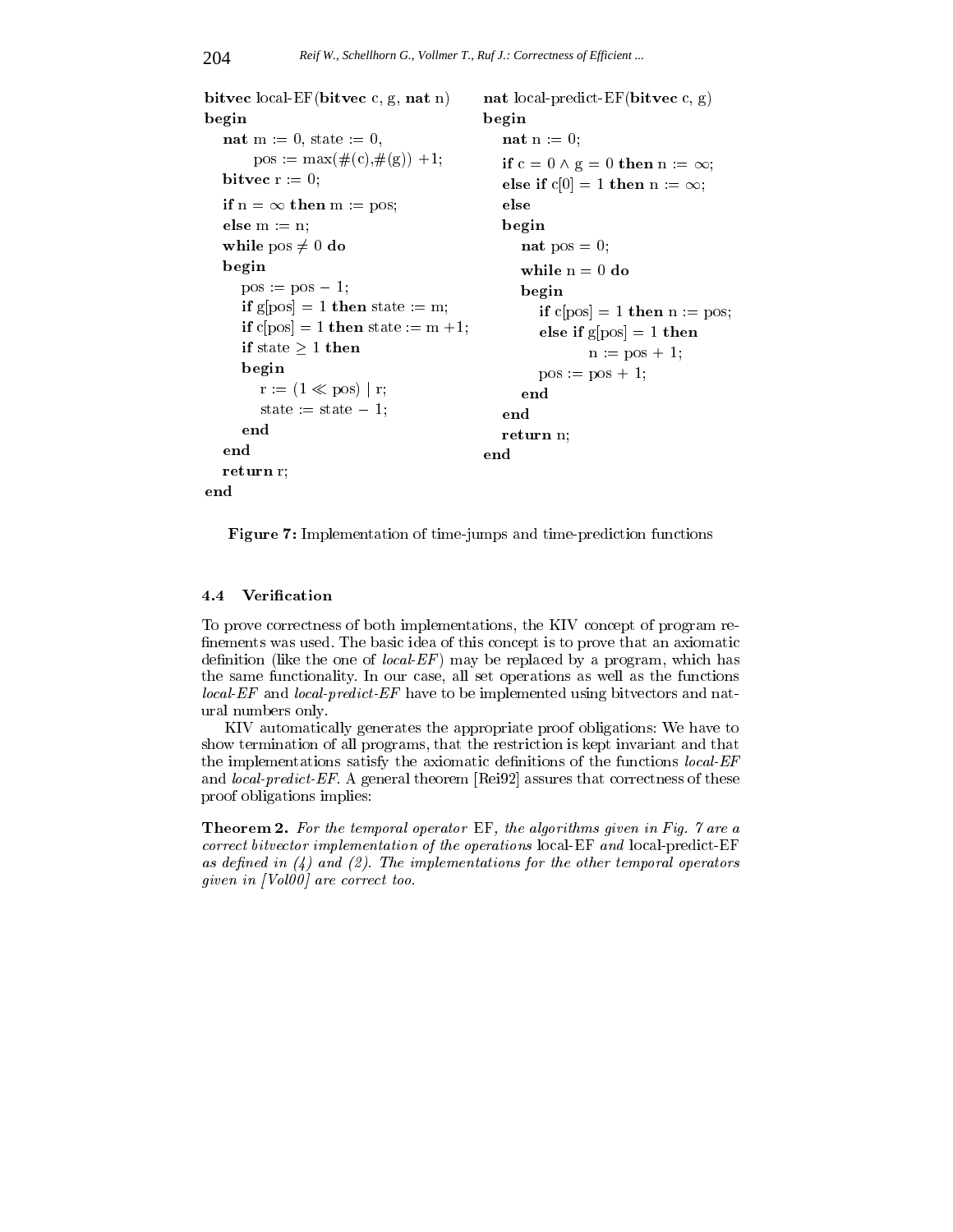The two proof obligations generated for the time-jump function *local-EF* are:

$$
r(c) \land r(g) \to \langle res := local-EF(c,g,m) \rangle r(res)
$$
 (5)

$$
r(c) \wedge r(g) \rightarrow \langle res := local-EF(c,g,m) \rangle \varphi
$$
 (6)

$$
\varphi \equiv \operatorname{res}[n] = 1
$$
  
\n
$$
\leftrightarrow (\exists n_0. c[n_0] = 1 \land n \le n_0 \land n_0 \le n + m)
$$
  
\n
$$
\lor \quad m = 0 \land (\exists n_0. g[n_0] = 1 \land n \le n_0 \land n_0 \le n + m - 1)
$$

The formula  $\langle res := local \text{ } EF(c, g, m) \rangle r(res)$  is of Dynamic Logic [Har79] and states that the function *local-EF*  $(c, g, m)$  terminates and the restriction r holds on the results. The second proof obligation corresponds to denition (4) of local-EF where all functions working on sets are replaced by bitvector operations  $(n \in s \text{ becomes } res[n] = 1 \text{ for the bitvector } res \text{ implementing set } s).$ 

### 4.4.1 Proof of Correctness

Both, proof obligations for time jumps and time-prediction are proved by induction over the number of remaining iterations of the while-loop contained in the algorithms. We will now concentrate on the basic ideas, since sometimes rather large formulae of over 100 lines occur in the proofs. To keep proofs feasible, efficient handling of several hundred rewriting rules is essential.

A first attempt to prove obligation  $(6)$  is to unfold the function *local-EF* and to apply structural induction on the formula ( $\varphi$  as above)

 $pos = max(\#(c), \#(g)) \wedge state = 0$  $\rightarrow$  (while pos  $\neq 0$  do ...; state := ...; pos := pos - 1; end)  $\varphi$ 

afterwards. Since the bitvector is traversed downwards, variable pos can be used for induction. But obviously, the induction hypotheses is never applicable, since pos and state change during the computation. Therefore, it is necessary to generalize the preconditions in order to ensure applicability of the induction hypotheses.

For pos, it suffices to generalize the formula  $pos = max(\#(c), \#(g))$  to pos  $\leq$   $max(\#(c), \#(g))$ . The precondition state  $=$  0 cannot be treated analogously, since it represents the "memory" of the algorithm and captures information about earlier in- and outputs. Therefore, an invariant capturing the current state of computation is required.

For the time-jump algorithm depicted in the left part of Fig. 7, the proper invariant is shown in Fig. 8.

The invariant consists of two parts. The rst, INV 1, states that the intermediate result after the next iteration satisfies the proof obligation. The second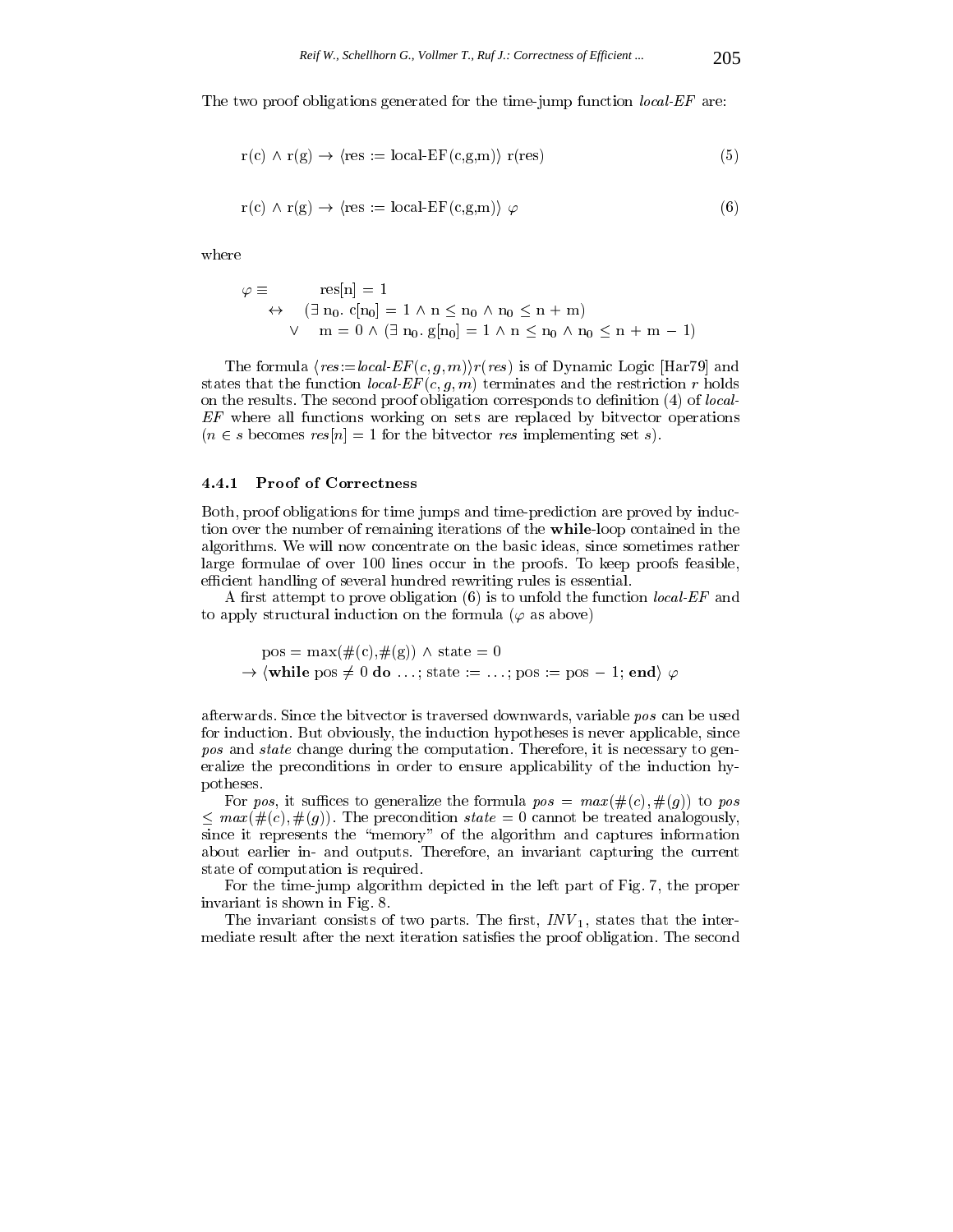$$
INV_{EF} \equiv INV_1 \land INV_2
$$
\n
$$
INV_1 \equiv \forall n_1. pos \le n_1
$$
\n
$$
\rightarrow (\quad r[n_1] = 1
$$
\n
$$
\leftrightarrow (\exists i. c[i] = 1 \land \neg i < n_1 \land \neg n_1 + n < i)
$$
\n
$$
\lor (\exists i. g[i] = 1 \land \neg i < n_1 \land \neg n_1 + n - 1 < i)
$$
\n
$$
\land n \neq 0)
$$
\n
$$
INV_2 \equiv \quad r(r) \land state \le n
$$
\n
$$
\land (\quad state = 0 \lor c[pos + n - state] = 1
$$
\n
$$
\lor state < n \land g[pos + n - state + 1] = 1)
$$
\n
$$
\land (\forall i. i < n - state \rightarrow c[pos + i] = 0)
$$
\n
$$
\land (state < n \rightarrow (\forall i. i < n - state + 1 \rightarrow g[pos + i] = 0))
$$

Figure 8: Invariant for while-loop of *local-EF*-procedure

part in  $\frac{1}{2}$  describes the structure of previous inputs depending on the  $\mathbf{m}$ ory" variable *state*. Finding this formula was the major creative step in the verification of the bitvector implementation.

In contrast to the time jumps, the correctness proof of time prediction is much simpler, since only the trivial part of the invariant,  $pos \leq max(\#(c), \#(g))$  is required.

### 4.5 Results and Statistics

Proving the above proof obligations for all operators implemented in RAVEN took about one month of work. Together, all proofs sum up to about 4000 proof steps. Over three quarter of these steps were performed automatically by the KIV system. In addition, a theory of bitvectors containing a large number of simplification rules was constructed.

For each of the operators, four proof obligations (two for local-EF and two for *local-predict-EF*) had to be proven. Since no large invariant is needed, the correctness proof for the time-prediction program local-predict-EF and proof obligation (5) required only a few hours of work.

The proof of (6) is more difficult due to several reasons. First, formulas are much larger due to the invariant  $INV_{EF}$ . Second, the first-order part of the proof which shows that  $\text{INV}_{EF}$  is indeed invariant, requires a lot of case distinctions. These have to be done manually to avoid unnecessary duplications of parts of the proof. Third, several proof attempts are necessary to find the correct invariant, and a lot of effort goes into the analysis why a certain invariant is not sufficient for the proof to carry through. Here, the counter examples generated by the algorithm implemented in KIV [RST00] gave valuable hints how to improve the invariant.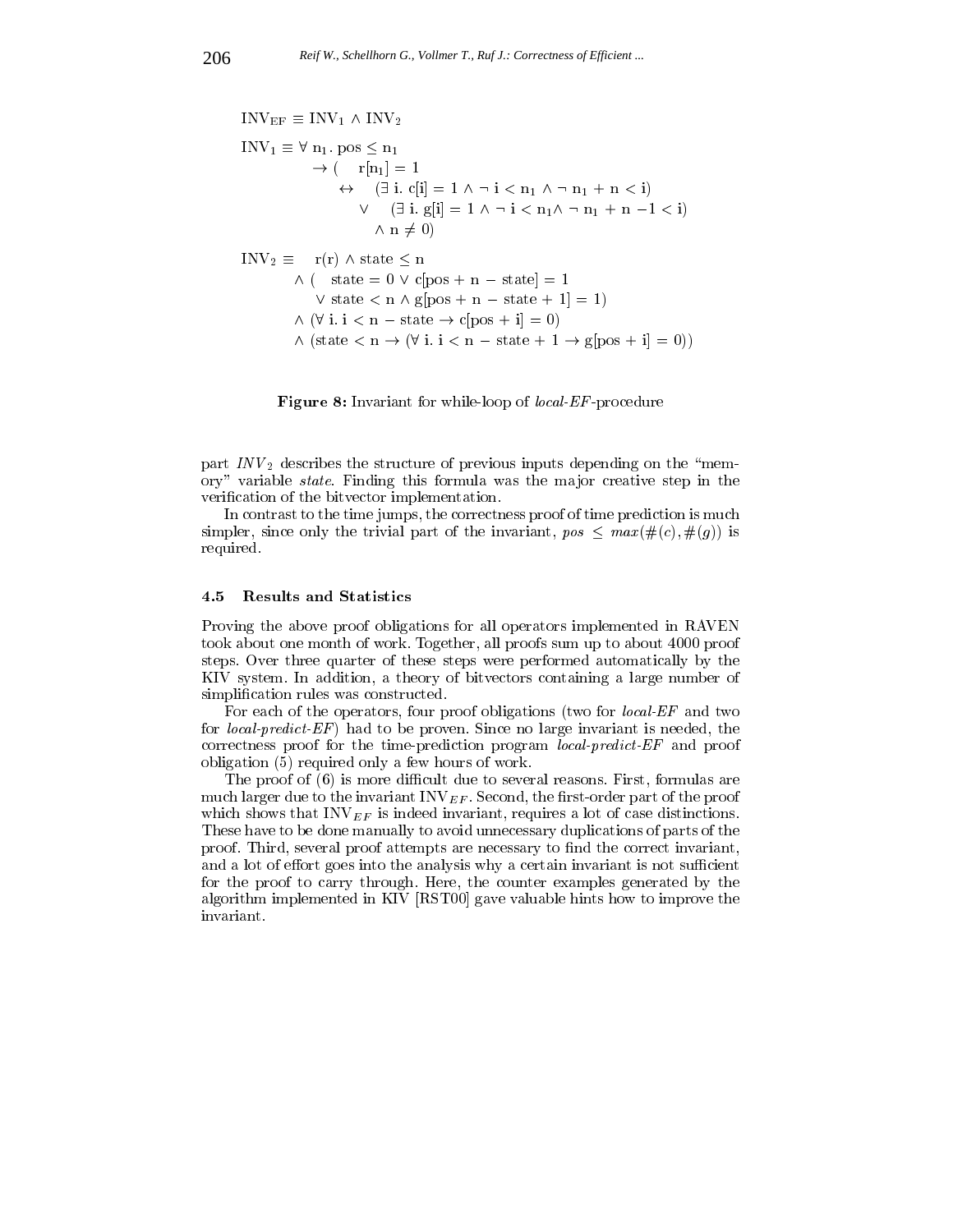Proving correctness of *local-EF* required about 450 proof steps and two days. During the verification of the other four operators we made the following observations:

- { Operator EF has one subformula. Some other operators (like until) have two subformulas, which almost doubles both the invariants and the proofs. The largest invariant consists of 25 lines of formula, the associated proof has more than 700 proof steps.
- ${\rm -}$  Operators having several "memory" variables (like state) also require larger invariants. The size of INV  $_2$  increases proportionally within the number of  $\sim$ "memory" variables, the size of the proofs almost scales equally.

Summarizing, the verification of the bitvector implementation showed some inefficiencies in the RAVEN code. Fixing these led to both, shorter and faster code. For example, the RAVEN implementation of the until operator could be shortened from 73 to 18 lines of code.

# 4.6 Comparison with the RAVEN source code

Although the implementations discussed so far were directly taken from the RAVEN C++ source code, some aspects were suppressed during this process. In this section, these omissions are illustrated taking the implementation of the time prediction function *local-predict-EF* depicted in Fig. 9 as example. The most important difference is due to the fact, that RAVEN uses the following,

more detailed data structure to represent bitvectors:

class BVEC <sup>f</sup> CONTAINER \*bv; ULONG length;  $\mathcal{E}$ 

The first component holds a field of machine words which together constitute the bitvector, the second component holds the number of machine words stored in bv. Due to this partitioned representation of bitvectors some administrative effort has to be taken in the implementations. The corresponding code section is marked by a vertical bar in Fig. 9. Therein, the next input data words are retrieved each time all bits of the previous word of both inputs have been inspected. If one of the bitvectors is shorter than the other, it is padded with zero words. This code section is uniformly contained in all implementations of time-jump and time-prediction functions.

The KIV implementation is somewhat simpler, since it used unpartitioned bitvectors. To verify an implementation with partitioning, the restriction would have to require that the bitvector has no leading zero words. This would add some technical complexity, but the proofs would remain essentially the same. The verified code in KIV shown in Fig. 7 can be viewed as the special case, where all machine words just contain one bit.

Also, the KIV implementation performs padding of bitvectors and memory allocation implicitly by the selection function and variable declarations respectively.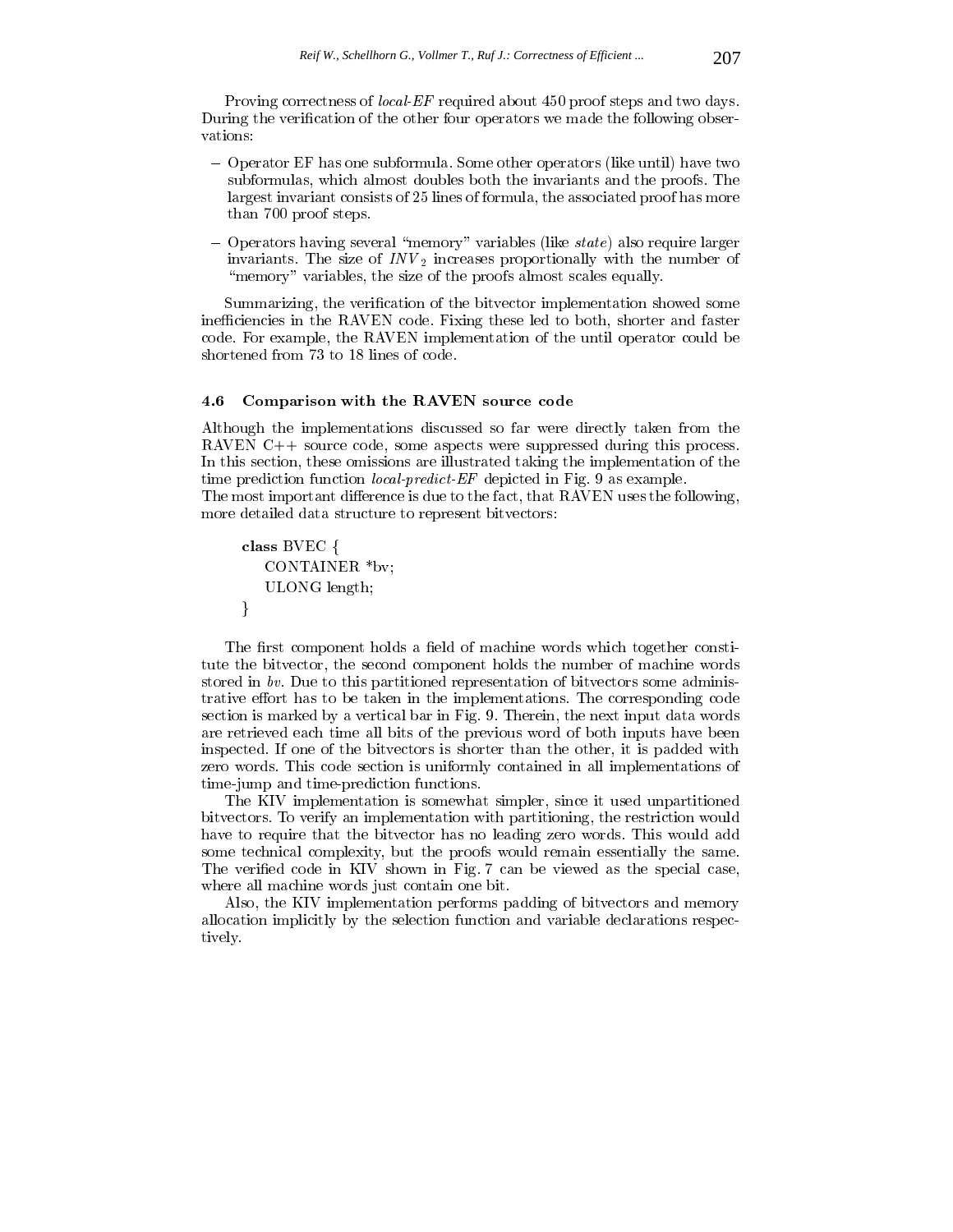ULONG BVEC::local-predict-EF(BVEC &c bv, BVEC &g bv) <sup>f</sup> ULONG res,i,j,len; CONTAINER  $*_c$ ,  $*_g$ , mask, c\_wrd, g\_wrd;  $\mathbf{if}((c_b, b_c) \cdot (c_b, d_c)) = 0$  &  $(g_b, b_c) \cdot (c_b, d_c)$  return infinity;  $c = \text{ptr}(c_b v \rightarrow b v);$  $g = \text{ptr}(g_b v \rightarrow b v);$  $len = i = mask = 0;$  $if(c[0] \& 1)$  return infinity; else  $\frac{1}{2}$  // find first one-bit in c or g while(1)  $\{$  $if(! mask) { }$  $\text{mask} = 1$ ;  $if(i < c_b. \text{b}v.length) c_w = c[i];$ else c\_wrd  $= 0$ ;  $if(i < g_b v.length) g_w r d = g[i];$ else g\_wrd  $= 0$ ;  $i++$ ; } if(c\_wrd  $\&$  mask) return len; else if(g\_wrd & mask) return len+1;  $len++;$  $\text{mask} = \left(\text{mask} \ll 1\right); \{\}\}\$ 



A technical difference is that our Pascal-like programs use a result variable  $\alpha$  in the while  $\alpha$  is a position of the condition n  $\alpha$  (if while the C++ code direction) returns the result from within the loop.

In this paper we investigated the correctness of bitvector based efficient real-time model checking algorithms used in RAVEN.

The implementation consists of 5 pairs of programs on bitvectors for the different temporal operators (similar to *local-EF* and *local-predict-EF* for the EF operator). The algorithms were taken directly from the actual  $C++$  implementation in RAVEN, omitting only the technical issues of bitvector partitioning and memory allocation. All programs could be successfully veried with the interactive theorem prover KIV within one month.

Verication revealed several possibilities to improve the code, both in size and in efficiency. We found that the additional verification effort was low compared to the development time of the full  $C++$  code, so we propose to develop new model checking algorithms hand in hand with verification. We hope that our results encourage further research in the correctness of model checkers.